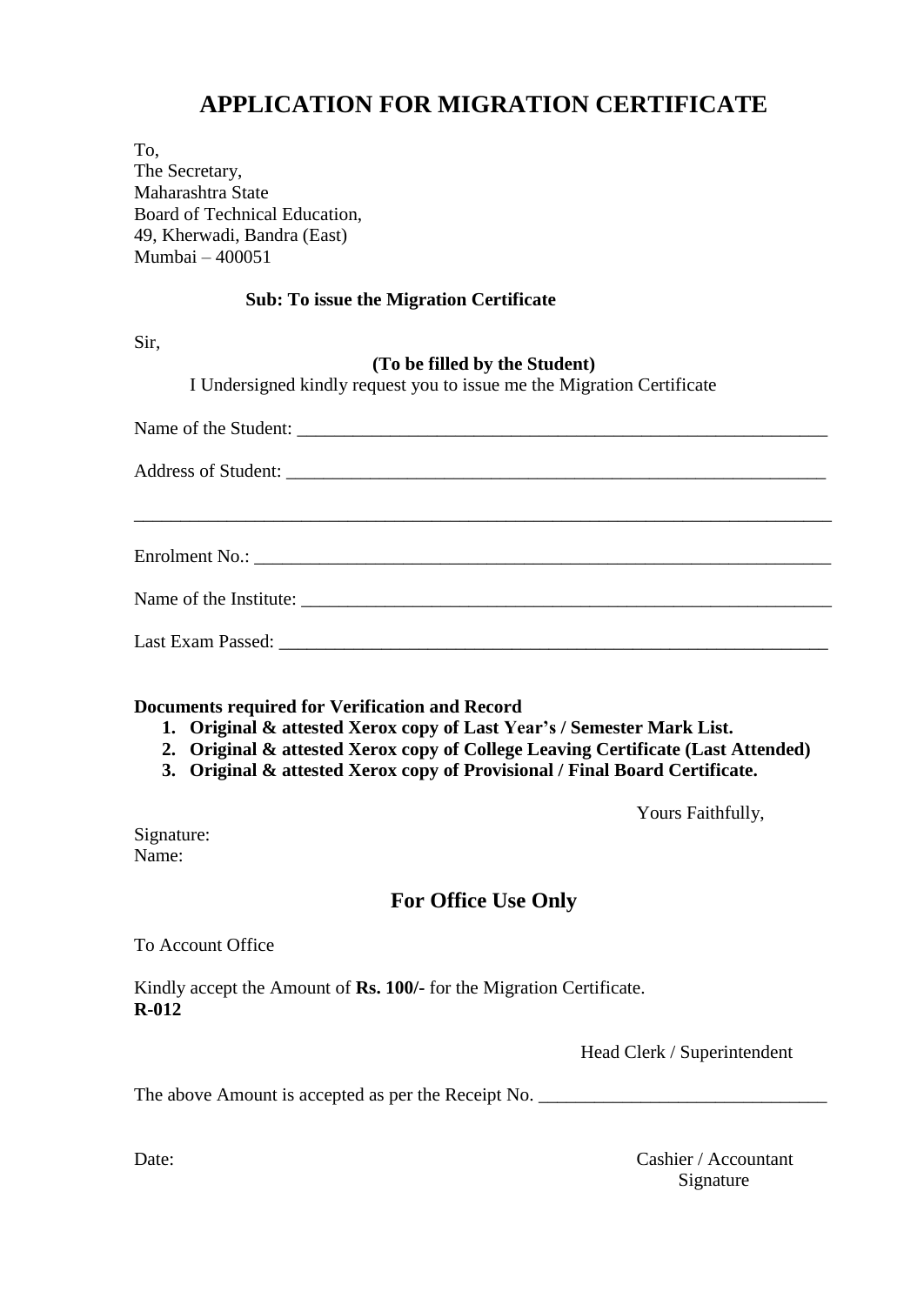## **APPLICATION FOR TRANSCRIPT CERTIFICATE**

To,

The Secretary, Maharashtra State Board of Technical Education, 49, Kherwadi, Bandra (East) Mumbai – 400051

### **Sub: To issue the Transcript Certificate**

Sir,

#### **(To be filled by the Student)**

I Undersigned kindly request you to issue me the Transcript Certificate.

|                        |                                                       | Address of Student: University of Students and Students and Students and Students and Students and Students and Students and Students and Students and Students and Students and Students and Students and Students and Studen                                           |
|------------------------|-------------------------------------------------------|--------------------------------------------------------------------------------------------------------------------------------------------------------------------------------------------------------------------------------------------------------------------------|
|                        |                                                       |                                                                                                                                                                                                                                                                          |
| Passed Diploma Course: |                                                       |                                                                                                                                                                                                                                                                          |
|                        |                                                       |                                                                                                                                                                                                                                                                          |
|                        |                                                       | Total Marks Obtained (Final Year): Carrier Count of Communication of Countries Counter Countries Counter Counter Counter Counter Counter Counter Counter Counter Counter Counter Counter Counter Counter Counter Counter Count                                           |
|                        |                                                       |                                                                                                                                                                                                                                                                          |
| Signature:             | <b>Documents required for Verification and Record</b> | 1. Original & attested Xerox copy of Diploma Mark List of all Year's / Semester.<br>2. Original & attested Xerox copy of College Leaving Certificate (Last Attended)<br>3. Original & attested Xerox copy of Provisional / Final Board Certificate.<br>Yours Faithfully, |
| Name:                  |                                                       |                                                                                                                                                                                                                                                                          |
| To Account Office      |                                                       | <b>For Office Use Only</b>                                                                                                                                                                                                                                               |
|                        |                                                       | Kindly accept the Amount of Rs. _______(For First Transcript)+ Rs. _____________                                                                                                                                                                                         |
|                        |                                                       |                                                                                                                                                                                                                                                                          |
|                        |                                                       |                                                                                                                                                                                                                                                                          |
| $R-013$                |                                                       |                                                                                                                                                                                                                                                                          |
|                        |                                                       | Head Clerk / Superintendent                                                                                                                                                                                                                                              |
|                        |                                                       |                                                                                                                                                                                                                                                                          |